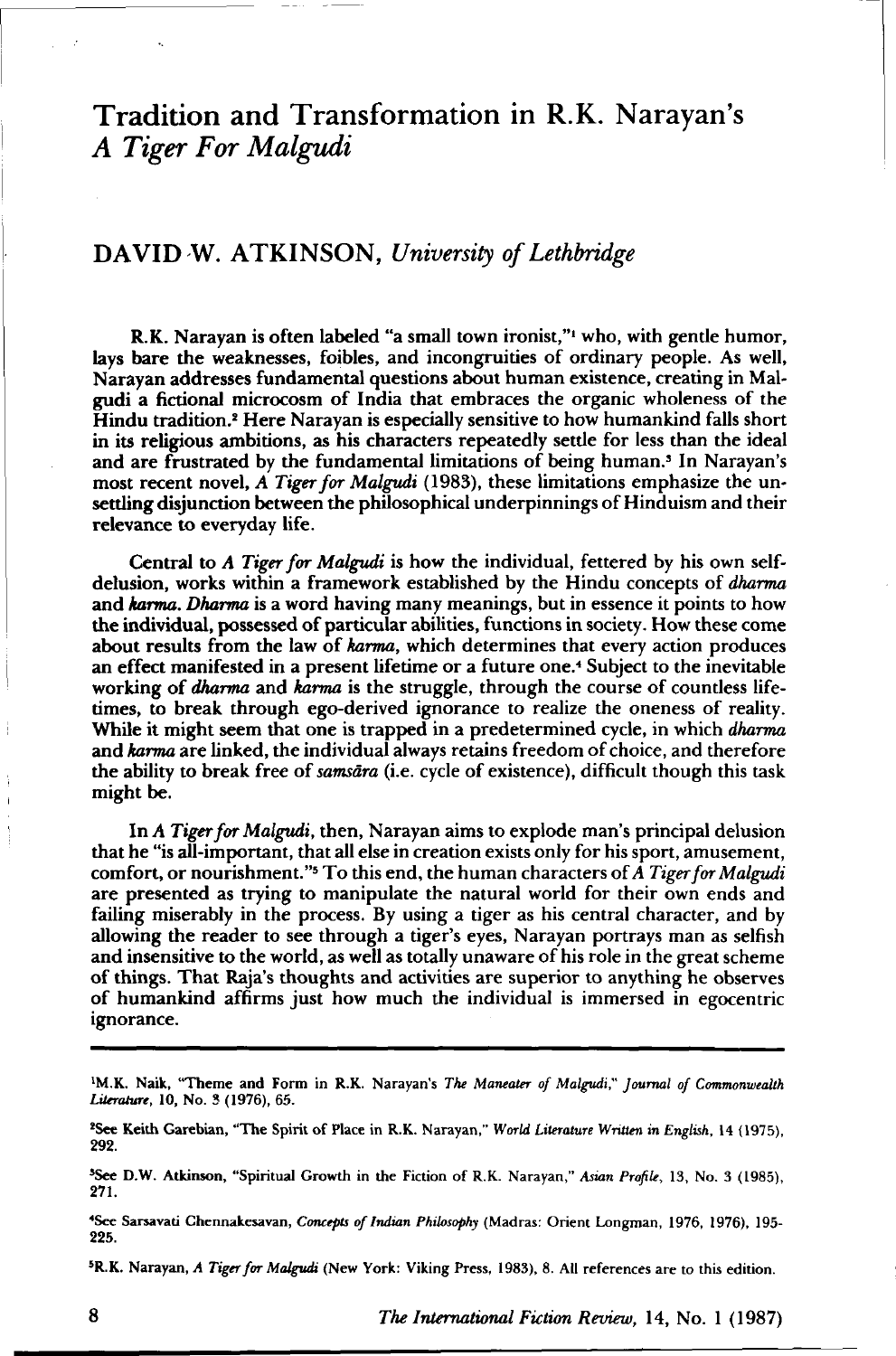*A Tiger for Malgudi* is developed in three parts, each recounting a period of Raja's life, and each expressing some aspect of the *dharma-karma* theme. The first section focuses on Raja's life in the jungle, where as a hunter and predator he feels no remorse for what he does. It is, Raja confesses, "a time of utter wildness, violence, and unthinking cruelty inflicted on weaker creatures" (p. 13). Raja is completely resolved to this role in the divine plan, and accepts that some things are beyond question and cannot be changed; as he says, "I don't know why God has chosen to give us diis fierce make-up, the same God who has created the parrot, the peacock, and the deer" (p. 12). Here the nature of *dharma* is presented, not only as determining one's actions, but also as imposing certain expectations realizable only through individual initiative and action. Raja does not therefore automatically become "King of the Forest" (p. 13): the submission of other creatures is worth nothing unless it is earned.

The second part of the novel begins when Raja's mate and cubs are killed by hunters. Raja's response to his loss is predictable and natural. There arose within him "a blind impossible anger" in which he "just wanted to dash up, pounce upon every creature, bite and claw and destroy" (p. 24). But Raja also finds that preying on domestic animals is much easier than pursuing creatures in the wild. Crucial in Raja's make-up is his pride in being a tiger; now, however, he takes pride in carrying off the defenseless villagers' sheep. Much after the fact Raja recognizes his mistake in turning away from what he is by nature. "Looking back," Raja says, "I feel that I should not have chosen the easy path—of raiding villages" (p. 31). It is because Raja forgets who he is that he becomes careless and is transformed into the unnatural creature who performs for circus patrons and film directors.

Revealed, as well, in Raja's circus and film experiences is the important distinction between what one has control over in one's life and what one does not. Raja can, for example, do little to prevent the destruction of his cubs and mate; and, similarly, Raja, once captured, can do little about what Captain inflicts upon him. Nevertheless, one must look inwardly to determine how best to respond to the events of one's life. As well, it does not mean that *dharma* can be changed. Thus Raja, although admitting that he is well kept by Captain, admits, "I was still a prisoner" (p. 96). One can never drive from the tiger his tiger's nature, and, when Captain finally pushes Raja too far, Raja kills him, albeit inadvertently, and his essential nature is reasserted. What occurs here anticipates the Master's observation that the spiritual process leading out of ignorance requires that one discover one's real self. One must get in touch with the *väsanä* (i.e. seeds) of one's past lives, which is "never lost, but is buried in one's personality and carried from birth to birth" (p. 166). That Raja returns once more to being a tiger suggests the positive orientation of Hinduism, pointing to the dynamic nature of the human personality, which can be deceived but which eventually overcomes this deception.

The connection between ignorance and egocentricity is further developed in *A Tiger for Malgudi* when Raja addresses why the villagers fear him. "It was due," Raja says, "to their general lack of a sense of security and an irrational dread of losing their assets" (p. 116). Narayan points to how possessions affirm self-importance and how humankind's greatest fear is having that self-importance compromised. There is the implication, too, that the freedom Raja regains is the freedom toward which all creatures, and especially humankind, should aspire. Instead humankind surrounds itself with prisons of its own making. What comprises this prison the Master makes clear when he tells the frightened villagers, "Never use the words *beast* or *brute.* They're ugly words coined by man in his arrogance. The human being thinks all other creatures are 'beasts.' Awful word" (p. 118). It is pride that lies at the root of human delusion and suffering. Also suggestive is when a villager asks the Master, "Is this the occasion to discuss problems of vocabulary?" (p. 118). When the Master answers, "why not," he indicates how language expresses human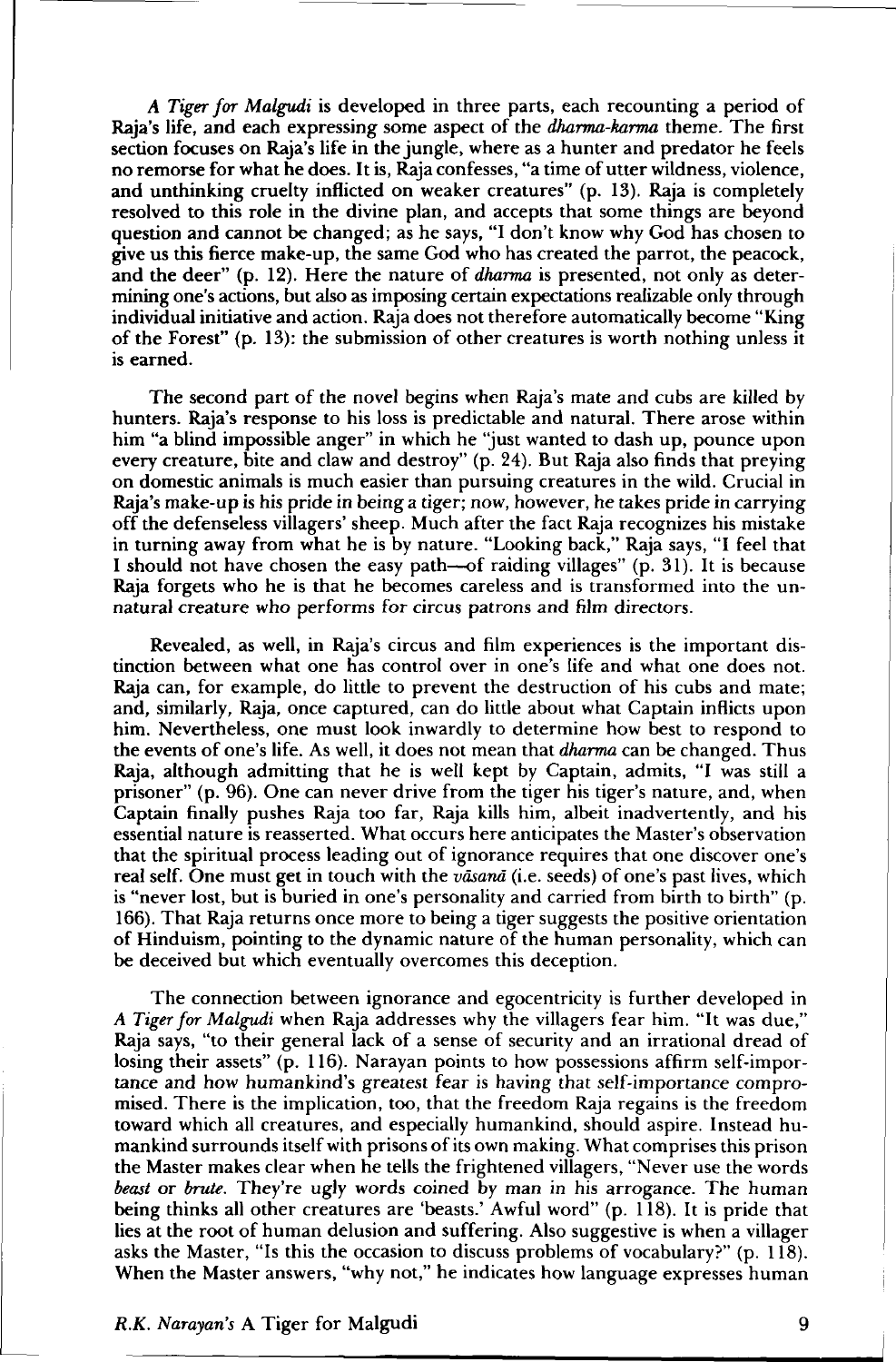**egocenteredness, for it makes a statement about reality, not in any objective sense, but only in the sense the speaker sees it.** 

**Significant in Narayan's development of the general theme of spiritual transformation is Raja's statement, made while he takes refuge in die local school, "I was enjoying my freedom, and the happy feeling that the whip along with the hand that held it was banished forever. No more of it; it was pleasant to brood over this good fortune" (p. 143). Freedom brings happiness, and freedom for Raja is to be his natural self. But at the same time, Raja's freedom is not absolute, and whatever happiness he enjoys is ephemeral. This "natural freedom" is important because it leads to die further end of absolute freedom from self delusion, to which Raja commits himself in die third and final section of die novel. Having been saved from die angry villagers by die Master, Raja becomes die** *sadhu's* **(i.e. wise man's) devoted**  disciple, learning much about his own nature, his place in the order of things, and **his relationship with God. In this regard, the Master, in saying to Raja, "Understand that you are not a tiger, don't hurt yourself. I am your friend" (p. 144), points to the ultimate freedom transcending the apparent freedom from conventional labels.** 

**The last part of A** *Tiger for Malgudi* **makes explicit what is largely implied in**  the novel's earlier sections. The Master describes God "as the Creator, the Great **Spirit pervading every creature, a source of power and strengdi" (pp. 157-58). This contrasts with Raja's perception of God as "an enormous tiger, spanning the earth and die sky" (p. 158). The Master's suggestion is that man, and for that matter the tiger as well, makes God in his own image, and that neidier perception of die divine**  corresponds to what the divine is in its fullness. Rather they are objectified con**ceptions of die divine which is internal to us, and are conditioned by who and what we are. Thus Narayan connects die notion of die divine with that of** *dharma.* 

Concerning the quest to realize the divine within, the Master makes the further **point that die goal is not easily realized (see p. 160). The Master's message is that, consistent with die law of** *karma,* **one must work to move dirough various stages of increasing spiritual awareness until one consciously turns away from die world to achieve** *samàdhi* **(i.e., enlightenment). In this struggle, one must stress, not one's failures, but one's successes, small though they might be. Underpinning what one does is that one must aspire in one's actions to live in the world without being consumed by it. The Master describes to Raja how we become too "busy and active and living by die clock," preoccupied widi being "respectable" in society (p. 161). One must realize diat one must live in die world without being fettered by it. As die Master says, one must take care not to be "overburdened with knowledge, facts, and information—fetters and shackles for die rising soul" (p. 161), which, "like food, must be taken within limits" (p. 161). One must further understand that to grasp after die world is to affirm one's egocenteredness and to perpetuate a fiction that can only bring suffering. It is with this in mind that die Master says, "No relationship, human or other, or association of any kind could last forever. Sepa**ration is the law of life right from the mother's womb. One has to accept it if one **has to live in God's plans" (p. 174).** 

**While** *A Tiger for Malgudi* **dwells on changes in Raja, it also, by stressing the static nature of odier characters, suggests how diey are victims of dieir own ignorance and spiritual inertia. Most obvious in this regard is Captain, who sees himself in total control of his own life and all that he touches. It is not that there**  is anything especially wrong with this attitude, for, after all, Hinduism teaches that **one is responsible for die fruits of one's actions. What is wrong is diat Captain is consumed by his own self-importance, which is manifested in the power he holds over bodi die animals and die people widi whom he comes into contact. The entire Grand Malgudi circus, which Captain inherits, but dien transforms to his own liking, is a central symbol of die fictional reality widi which he surrounds himself. The**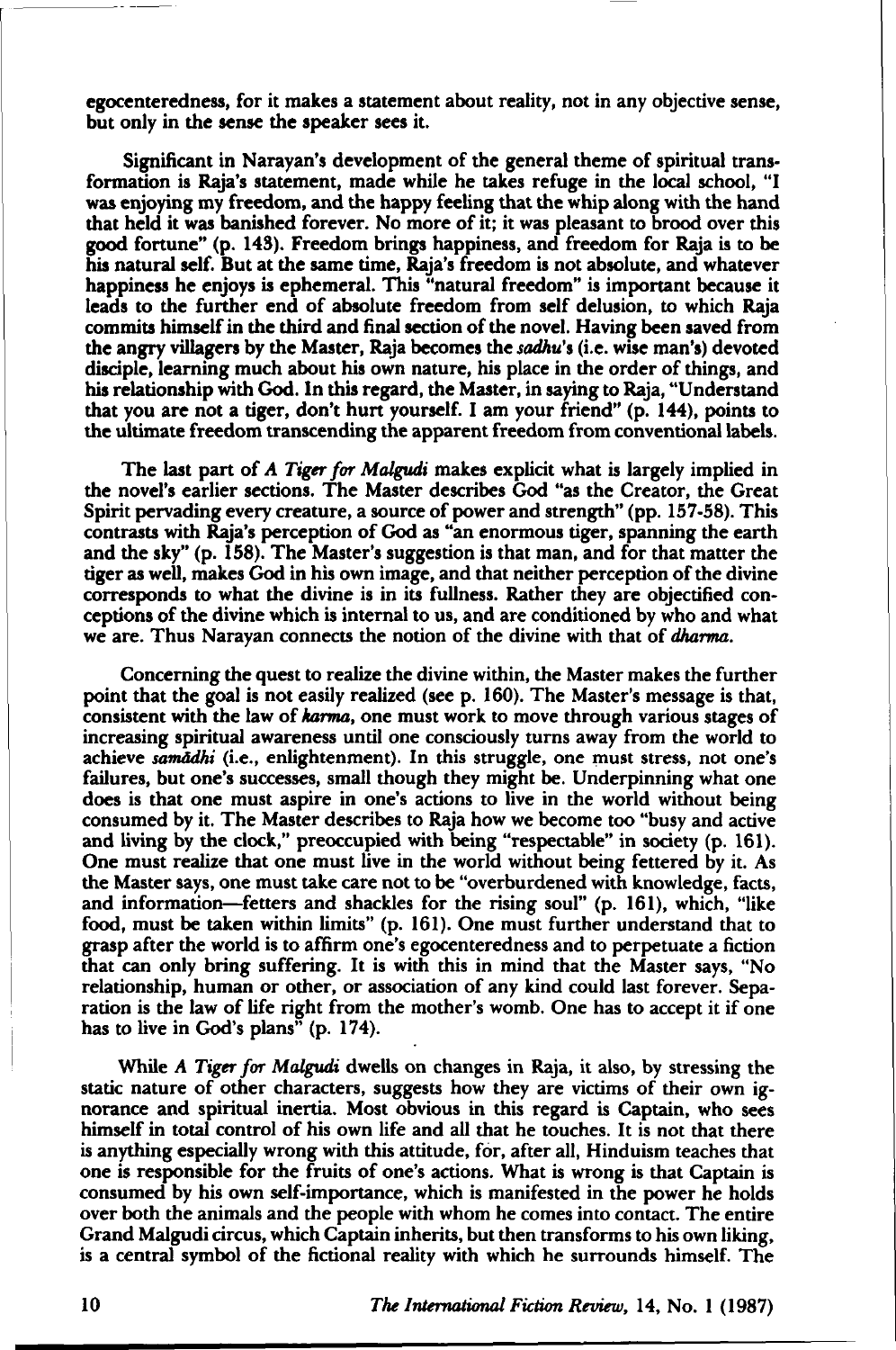**extent of Captain's deception is expressed in several other ways as well. Raja observes how Captain's sole aim for him was to run "round and round in circles in pursuit of nothing" (p. 51). Even tigers have purpose, something Captain fails to realize. Captain also introduces Raja to the circus audience as "not an ordinary, commonplace tiger but an intelligent creature .. . almost human in understanding" (p. 65). Ironically, what Captain says is true, as Raja possesses far more understanding than Captain himself. Finally, Captain is presented as a skilled linguist, capable of speaking to the audience in Hindi, English, and Tamil. The implication is that, while Captain speaks the words, he does not understand what he is saying. He neither appreciates how language is inherently deceiving, nor does he try to use it correctly.** 

**Captain's self-importance is most flagrandy revealed in his relationship with Madan, the film director, who approaches Captain about having Raja perform in his film. Captain has no interest in the film, except that it offers him another way of controlling and manipulating others. Madan is forced by Captain to draft and redraft agreements, can only do with Raja what Captain allows, despite the "artistic" demands of his film, and is driven to desperation in "securing an audience with die great man" (p. 88). Captain is doing little more than playing power games with Madan, which give him a false sense of his own importance and enmesh him even further in the deception coming from such selfishness.** 

**Madan is not, however, without fault, for he is equally insensitive in the way he treats Jaggu, his leading actor. Just as Captain manipulates Madan, so Madan treats Jaggu, first threatening him with punishment and then offering him a bedmate. It hardly needs saying that all Madan's plans break down: the film is never completed and Madan himself is reduced to hysteria. In having no relationship with reality, the film, like die Grand Malgudi Circus, symbolizes the fictional baggage humankind creates for itself.** 

**One other character also serves to highlight the theme of self-deception. Jaggu is an innocent, who had, previous to his movie role, made what little money he could performing feats of strength; certainly he is neither actor nor hero. But Jaggu is also tempted by riches, which, in his own slow-witted way, he sees as a way of affirming his own importance. As well, Jaggu is totally out of touch with reality; nothing could be clearer than when Narayan describes the process of transforming him into a film hero. The makeup men, for example, touch "him up here and Uiere as if he were inanimate" (p. 93). When Jaggu is described as giving "no sign of being alive" (p. 93), it is suggested that he is totally unaware of what is going on around him, and, like both Captain and Madan, unable to break through his own ignorance.** 

**The Master is, of course, intended to serve as the ideal. When initially asked**  who he is, his answer signifies the basic goal that all the other characters, except **Raja, ignore. "You are asking a profound question. I've no idea who I am! All my life I have been trying to find the answer" (p. 118). His instructions to Raja when he leads him to safety are equally suggestive: "... die eye is the starting point of all evil and mischief. The eye can travel far and pick out objects indiscriminately, mind follows the eye, and the rest of the body is conditioned by the mind" (p. 155). The Master suggests how one, while attracted to the world, is incapable of distinguishing what has meaning and purpose and what does not. In cluttering one's mind with the ephemera of life, one needlessly complicates it and loses sight of the true goal beyond particularity. Finally, the Master embodies** *the* **ideal in his action; he sees himself as nothing special, and rejects any attempt to treat him as a "holy"**  man. He says to those prostrating themselves in front of him, "I am not different **from you, we are equals and [you have] no need to pay homage to me. It has no meaning" (p. 164).**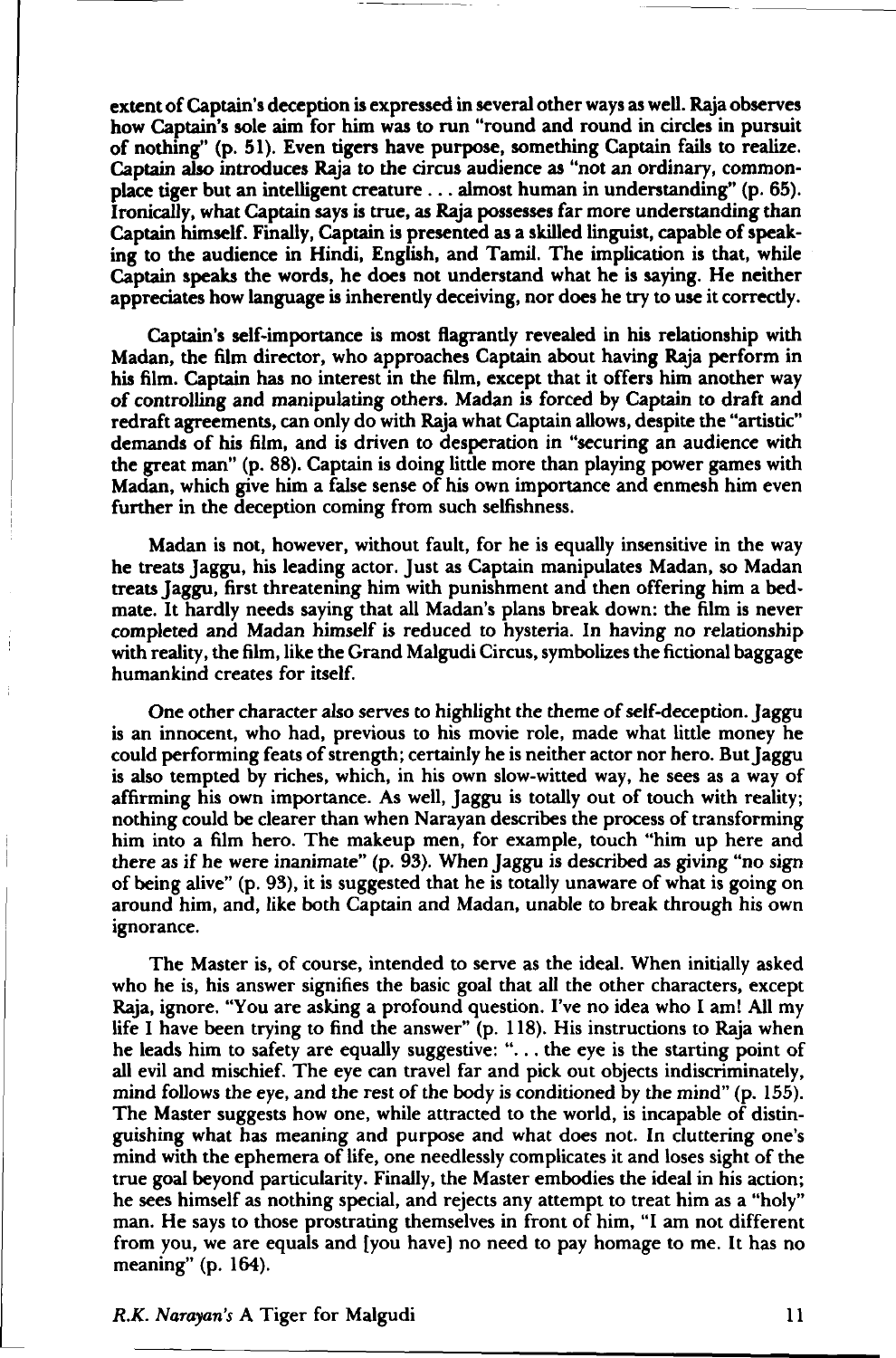There seems, then, a very clear assertion in *A Tiger for Malgudi* of very basic Hindu teachings. Not all, however, is as clear as it appears. It is relevant here that the less admirable characters such as Captain and Madan are much more fully developed than the Master, who is a shadowy and unconvincing figure for a good part of his relationship with Raja, and who, when his wife appears at the novel's end, becomes a very contradictory one. Narayan is far more interested in the characters that fall short of the ideal, and one is therefore left wondering to what degree Narayan is committed to the Hindu world view that *A Tiger for Malgudi*  seems so clearly to espouse. While to some the closure of *A Tiger for Malgudi* might seem contrived and weak, it is possible to see Narayan consciously placing the novel against an ironic backdrop which brings into question its religious and philosophic underpinnings.

Crucial to this approach is the sudden introduction into the novel of information concerning the Master's early life. In contrast to his present life as an ascetic in a loincloth, the Master's early life was committed to satisfying his own selfish appetites. The Master's wife describes how "others may take you for a hermit, but I know you intimately": she talks of his "inordinate demands of food," and of how he insisted on her "total surrender night or day" whenever passion "seized" him (p. 170). Thus the reader is presented with two radically different views of the Master, with the portrait of his earlier life suggesting what must be overcome to attain the stage of *sannyâsin* (i.e. ascetic) and ultimately the achievement of *samadhi*  (i.e., enlightenment). This juxtaposition of past and present, however, also presents problems, for it begs the question of how and why this radical transformation came about. All the reader is told is that the Master left his wife and family without warning and without ever telling them of his intentions. For the Master to say as he does that his past does not count is not sufficient to satisfy the reader's curiosity.

There are other ambiguities in the Master's character as well. The role of *sannyâsin* demands that one fulfill one's responsibilities as a householder before embarking on the singleminded pursuit of enlightenment. In calling the Master's act of "renunciation" one of "desertion," his wife suggests that the Master may not have done as he should, and thus who and what he is comes under suspicion. The same can be concluded when she says to him, not without a hint of irony, "one has the right to show one's veneration for a sublime soul, a saint perhaps" (p. 167). The "perhaps" adds an unsettling note that cannot be ignored. In attempting to distance himself from his wife, the Master insists that his wife refer to him as "he" rather than "you"; he rebukes her saying, "You are beginning, I now notice, to use the word 'you,' which is not proper; keep to 'he' " (p. 170). Such unnatural expression conflicts with the Master's overt claims about truth, and suggests that the Master is not as honest as he thinks either with himself or others. The most troublesome feature of the novel is what finally happens to Raja. When the Master goes off to release himself "from all bondage" (p. 174), Raja, rather than returning to his natural state a wiser tiger, is sent to a zoo because, as the Master says, "he is only a tiger in appearance . . . He is a sensitive soul who understands life and its problems exacdy as we do" (p. 167). If this is truly the case, then it hardly seems appropriate that he be reduced to a zoo animal taking a "tonic" each day to improve his coat. As in both the circus and the film, Raja is trapped in a totally alien environment. That the Master talks of it as a "new life" (p. 176), in which Raja will make hundreds of people happy, does not change the incongruity of the situation. That the Master is directly responsible for Raja's new life, with all its similarities to those imposed on Raja by Captain and Madan, seems more than a coincidental parallel, and generates yet more questions concerning the Master's so-called wisdom.

It is difficult to accept the unresolved conclusion of *A Tiger for Malgudi.* This lack of resolution need not be seen, however, as an artistic flaw. Rather it enhances what is already evident from the rest of the novel: that man is a complex creature